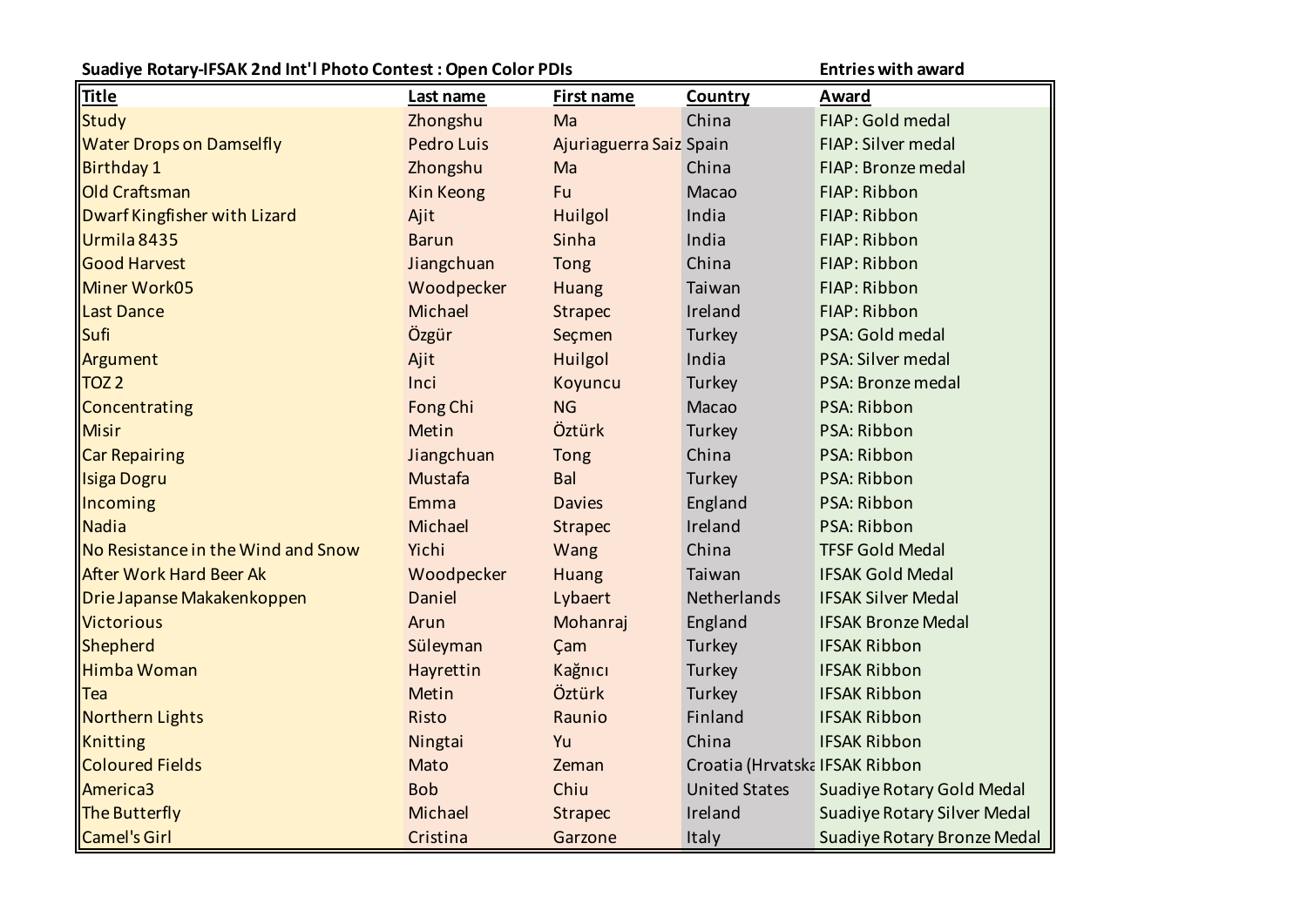| Suadiye Rotary-IFSAK 2nd Int'l Photo Contest: Open Monochrome PDIs |                   |                         |                               | <b>Entries with award</b>          |
|--------------------------------------------------------------------|-------------------|-------------------------|-------------------------------|------------------------------------|
| <b>Title</b>                                                       | Last name         | <b>First name</b>       | Country                       | Award                              |
| Aslihan <sub>2</sub>                                               | Özgür             | Seçmen                  | Turkey                        | FIAP: Gold medal                   |
| YALNIZ ADAM SEYIRDE                                                | Faruk             | Konyalı                 | Turkey                        | FIAP: Silver medal                 |
| Grandfather and his grandson                                       | Dewi Sonanta      | Go                      | Indonesia                     | FIAP: Bronze medal                 |
| <b>Rivero Hit</b>                                                  | <b>Pedro Luis</b> | Ajuriaguerra Saiz Spain |                               | FIAP: Ribbon                       |
| Posta Man 1                                                        | <b>Mainak</b>     | Dey                     | India                         | FIAP: Ribbon                       |
| <b>Teasing</b>                                                     | Malini            | <b>Dhar</b>             | India                         | FIAP: Ribbon                       |
| Ruktr-060                                                          | Ramazan Ünver     | Kaya                    | Turkey                        | FIAP: Ribbon                       |
| Sonsuzluk                                                          | <b>Erdem Arif</b> | Yigit                   | Turkey                        | FIAP: Ribbon                       |
| Me and My Sister                                                   | Michael           | <b>Strapec</b>          | Ireland                       | FIAP: Ribbon                       |
| Furious                                                            | <b>Mainak</b>     | <b>Dey</b>              | India                         | PSA: Gold medal                    |
| <b>Rain BW</b>                                                     | Pamela            | Liu                     | <b>United States</b>          | PSA: Silver medal                  |
| Turning Kick                                                       | <b>Kin Keong</b>  | Fu                      | Macao                         | PSA: Bronze medal                  |
| Dalgalar                                                           | Metin             | Celep                   | Turkey                        | PSA: Ribbon                        |
| <b>Mursi Village</b>                                               | Cristina          | Garzone                 | Italy                         | PSA: Ribbon                        |
| Pelican Leaving Trail of Water Drop                                | Ajit              | Huilgol                 | India                         | PSA: Ribbon                        |
| <b>FARKLI HAYATLAR KADIKOYDE</b>                                   | Faruk             | Konyalı                 | Turkey                        | PSA: Ribbon                        |
| Tinuska                                                            | Michael           | <b>Strapec</b>          | Ireland                       | PSA: Ribbon                        |
| Corn Fields                                                        | Mato              | Zeman                   | Croatia (Hrvatska PSA: Ribbon |                                    |
| <b>Crews</b>                                                       | <b>Pedro Luis</b> | Ajuriaguerra Saiz Spain |                               | <b>TFSF Gold Medal</b>             |
| Infinite Space                                                     | Yichi             | Wang                    | China                         | <b>IFSAK Gold Medal</b>            |
| Koza                                                               | Filiz             | Köprülü                 | Turkey                        | <b>IFSAK Silver Medal</b>          |
| <b>Shipwreck Coast</b>                                             | David             | Henderson               | Australia                     | <b>IFSAK Bronze Medal</b>          |
| On the Top                                                         | Adit              | Agarwala                | India                         | <b>IFSAK Ribbon</b>                |
| Tespih Ceken Eller                                                 | Mustafa           | Bal                     | Turkey                        | <b>IFSAK Ribbon</b>                |
| <b>Angry Boy</b>                                                   | Malini            | <b>Dhar</b>             | India                         | <b>IFSAK Ribbon</b>                |
| Kucukemekci                                                        | Özgür             | Seçmen                  | Turkey                        | <b>IFSAK Ribbon</b>                |
| Genclik                                                            | Özgür             | Seçmen                  | Turkey                        | <b>IFSAK Ribbon</b>                |
| Suchita 8620                                                       | <b>Barun</b>      | Sinha                   | India                         | <b>IFSAK Ribbon</b>                |
| <b>Disabled Swimmer</b>                                            | Arun              | Mohanraj                | England                       | <b>Suadiye Rotary Gold Medal</b>   |
| <b>Peak Through</b>                                                | <b>Mainak</b>     | Dey                     | India                         | <b>Suadiye Rotary Silver Medal</b> |
| Night in Venice                                                    | <b>Kin Keong</b>  | Fu                      | Macao                         | Suadiye Rotary Bronze Medal        |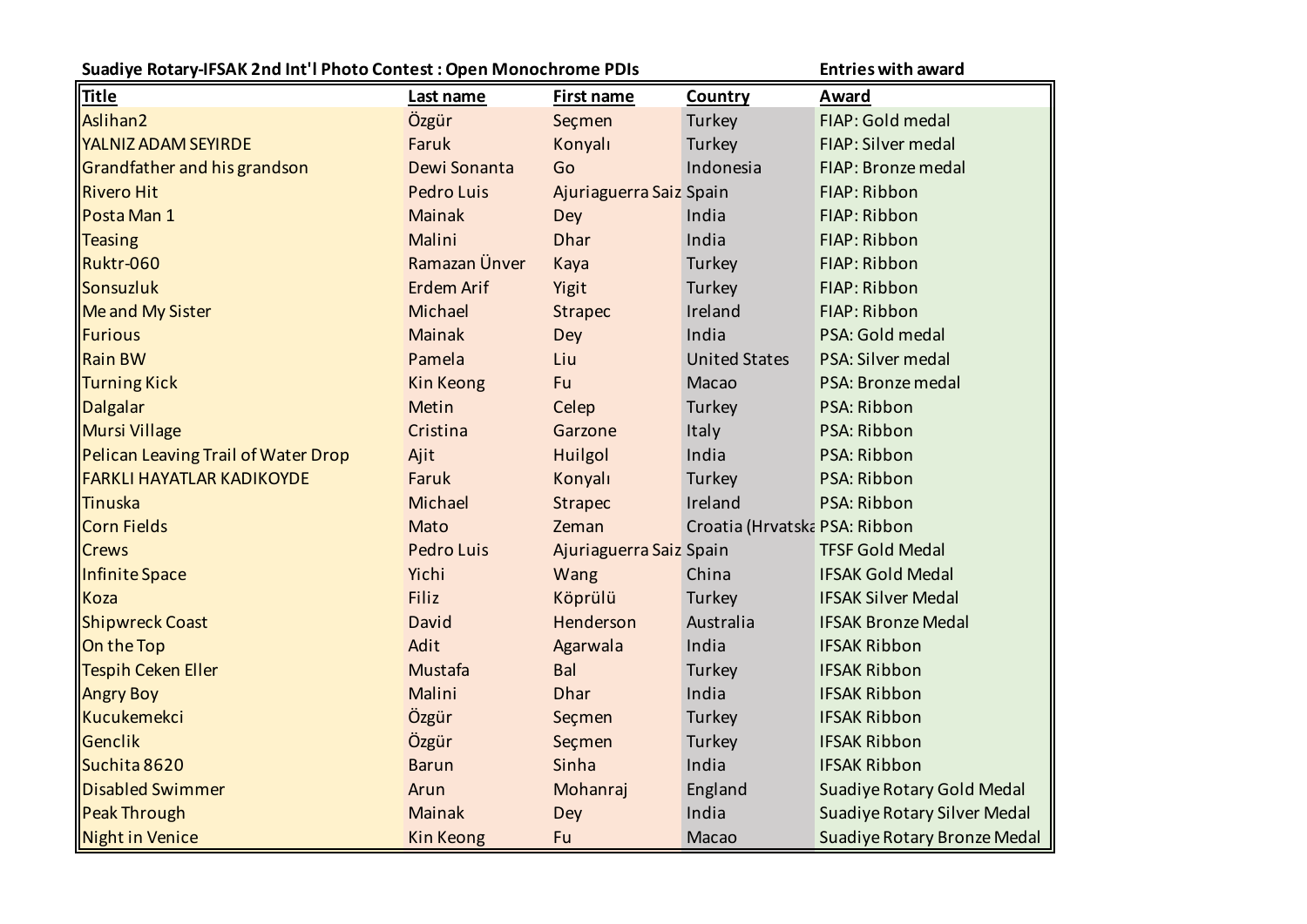| Suadiye Rotary-IFSAK 2nd Int'l Photo Contest: Nature PDIs |               |                   |                      | <b>Entries with award</b>          |
|-----------------------------------------------------------|---------------|-------------------|----------------------|------------------------------------|
| <b>Title</b>                                              | Last name     | <b>First name</b> | Country              | Award                              |
| Aanstarende Kuifmakaken                                   | Daniel        | Lybaert           | Netherlands          | FIAP: Gold medal                   |
| <b>Return Home</b>                                        | Jiangchuan    | <b>Tong</b>       | China                | FIAP: Silver medal                 |
| Love Talk                                                 | Yichi         | Wang              | China                | FIAP: Bronze medal                 |
| Sylph Humming Bird                                        | Arun          | Mohanraj          | England              | FIAP: Ribbon                       |
| La Schivata                                               | <b>Biagio</b> | Salerno           | Italy                | FIAP: Ribbon                       |
| Ehlikeyf                                                  | Fatma         | Salt              | Turkey               | FIAP: Ribbon                       |
| Seals Playfighting                                        | Ajit          | Huilgol           | India                | FIAP: Ribbon                       |
| The Bigger Picturee                                       | Arun          | Mohanraj          | England              | FIAP: Ribbon                       |
| Hyenas Gorging 2904                                       | <b>Barun</b>  | Sinha             | India                | FIAP: Ribbon                       |
| <b>Emperor Family</b>                                     | Risto         | Raunio            | Finland              | PSA: Gold medal                    |
| <b>Brown Hares Boxing</b>                                 | Mary          | Pears             | England              | PSA: Silver medal                  |
| Cheetah Tug of War                                        | Ajit          | Huilgol           | India                | PSA: Bronze medal                  |
| Moth                                                      | David         | Henderson         | Australia            | PSA: Ribbon                        |
| Ruktr-032                                                 | Ramazan Ünver | Kaya              | Turkey               | PSA: Ribbon                        |
| <b>Too Busy Eating</b>                                    | Chi Fun Fanny | <b>Ng</b>         | Hong Kong            | PSA: Ribbon                        |
| Cicegi Yemek                                              | Selma         | Seyitdanlioglu    | Turkey               | PSA: Ribbon                        |
| Look For01012                                             | Chin Tzu      | Weng              | Taiwan               | PSA: Ribbon                        |
| Spider Family01013                                        | Chin Tzu      | Weng              | Taiwan               | PSA: Ribbon                        |
| Wrestling                                                 | Ningtai       | Yu                | China                | <b>TFSF Gold Medal</b>             |
| Humming Bird Feeding                                      | Arun          | Mohanraj          | England              | <b>IFSAK Gold Medal</b>            |
| Meeting in the Rain                                       | Diana         | Chan              | Hong Kong            | <b>IFSAK Silver Medal</b>          |
| Howdy                                                     | Richard       | <b>Bailey</b>     | <b>United States</b> | <b>IFSAK Bronze Medal</b>          |
| <b>Zebras Drinking Water24</b>                            | <b>Bob</b>    | Chiu              | <b>United States</b> | <b>IFSAK Ribbon</b>                |
| Male Kestrel on Cock Pheasant 2021                        | <b>Bob</b>    | <b>Devine</b>     | England              | <b>IFSAK Ribbon</b>                |
| Beklimming in Avondzon                                    | Daniel        | Lybaert           | Netherlands          | <b>IFSAK Ribbon</b>                |
| <b>Osprey Cathing Trout</b>                               | Arun          | Mohanraj          | England              | <b>IFSAK Ribbon</b>                |
| Flying Feathers 9143                                      | <b>Barun</b>  | Sinha             | India                | <b>IFSAK Ribbon</b>                |
| Romance in Hokkaido                                       | Ningtai       | Yu                | China                | <b>IFSAK Ribbon</b>                |
| Love Forever                                              | Pamela        | Liu               | <b>United States</b> | <b>Suadiye Rotary Gold Medal</b>   |
| Lantaarntje in De Regen                                   | Daniel        | Lybaert           | Netherlands          | <b>Suadiye Rotary Silver Medal</b> |
| <b>Bless You My Son</b>                                   | Ajit          | Huilgol           | India                | <b>Suadiye Rotary Bronze Medal</b> |